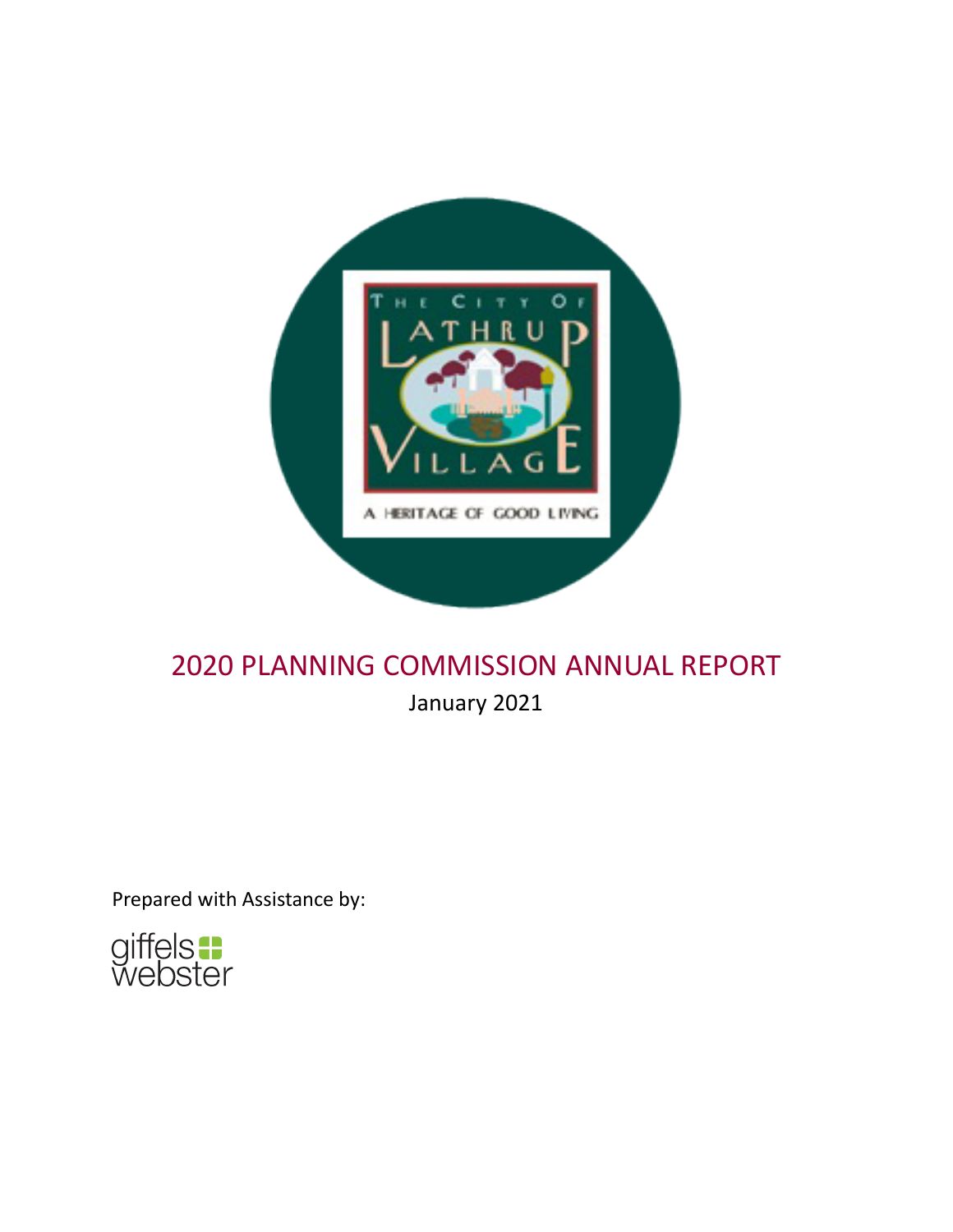# 2020 PLANNING COMMISSION ANNUAL REPORT

# **INTRODUCTION**

The Michigan Planning Enabling Act (P.A. 33 of 2008, as amended) requires the Planning Commission to prepare, file and present an annual written report to the City Council. This document is intended to meet the state requirement as well as provide an overview of 2020 accomplishments.

The Planning Commission in Lathrup Village is comprised of seven members, many of whom have been on the Planning Commission for several years. These members come from a variety of professional backgrounds in architecture, business, finance, city planning, and education. The various perspectives and knowledge brought by these members creates a well-rounded Commission that maintains fair and thoughtful deliberations.

2020 was a challenging year for many communities. One of particular challenge was the health-related restriction on gatherings and meetings due to the Covid-19 pandemic. The State of Michigan amended the Open Meetings Act to allow for electronic meeting participation and the City of Lathrup utilized Zoom for its municipal meetings. The Planning Commission held one in-person meeting in January and held eight meetings electronically.

| <b>Name</b>                        | <b>Term Ending</b> |
|------------------------------------|--------------------|
| Wilbert Fobbs III (Member)         | 3/1/23             |
| Jason Hammond (Vice Chairperson)   | 5/21/21            |
| Charo Hulleza (Member)             | 5/21/21            |
| Bruce Kantor, City Council Liaison |                    |
| Mark Piotrowski, (Chairperson)     | 3/1/22             |
| Les Stansbery (Member)             | 3/1/22             |
| Anna Thompson (Secretary)          | 3/1/22             |

# **2020 PLANNING COMMISSION ROSTER**

## **COMMUNITY & ECONOMIC DEVELOPMENT DEPARTMENT STAFF**

Susan Stec, Community & Economic Development Manager.

Giffels Webster assists the city with planning and zoning services. Our team assists city staff with technical planning and zoning related calls, emails, and visits to the city. We also prepare reviews, memoranda, and reports for the Planning Commission, ZBA, and City Council, as needed. We attend all Planning Commission meetings as well as City Council meetings as requested. The GW team is directed by Jill Bahm, AICP, partner at GW, and supported by Matthew Wojciechowski, associate planner, Sri Ravali Komaragiri and Eric Pietsch, senior planners as well as our GIS team.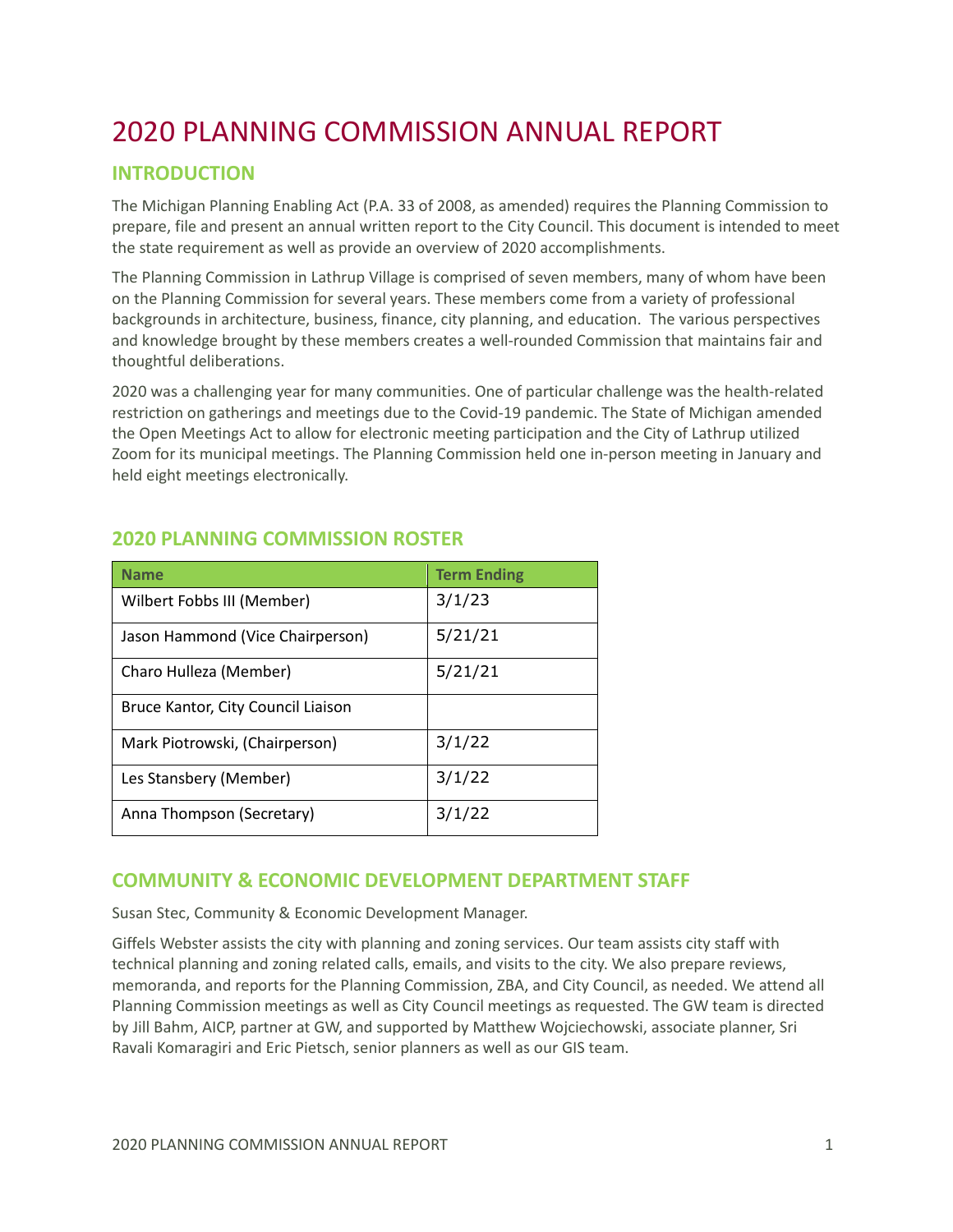#### 2020 Department activities

#### Development Reviews

In 2020, the Planning Commission reviewed 5 development applications. The Zoning Board of Appeals considered one application.

**Site Plan Reviews**. Site plan review takes place when an application is submitted for new construction or additions to ensure that development plans meet the standards of the Zoning Ordinance. These standards are primarily non-discretionary standards – these are objective standards such as setback, landscaping, lighting, and parking requirements.

Five site plans were reviewed by the Planning Commission in 2020. These site plans represented applications for "by right" development (permitted uses). Site plan approvals are valid for twelve months, with a one-year extension permitted by the Planning Commission. These site plans included:

- 26710-26780 Southfield Road Lathrup Plaza
- 27208-27260 Southfield JMC
- 28600-28690 Southfield JMC
- 28820-28880 Southfield JMC
- 27215 Southfield Road Southfield Life Center

**Special Land Uses**. Special land uses are uses that may be permitted in certain locations within the city, provided that certain standards are met. The Zoning Ordinance provides general standards for special land uses, and some uses have their own additional standards. Generally, most standards are nondiscretionary, but there are some discretionary standards that the Planning Commission considers during the review process. There were no special land use requests submitted to the city in 2020.

**Public Input/Public Hearings**. The Planning Commission meetings are open to the public, and "public comment" is an agenda item at every meeting. Public hearings are required for PUD, special land use, and rezoning applications. Throughout 2020, there were no development review items that required public hearing. One public hearing was held for the zoning ordinance amendment discussed below.

### **ZONING UPDATES**

The Planning Commission worked on two amendments to the Zoning Ordinance this year:

- **R-1 Parking – Adjacent to MX District**. For many years, the Planning Commission has seen concepts for building expansion and reuse run into problems adequately addressing parking. Since 2015, the Planning Commission has discussed strategies to accommodate parking while also leaving some room for landscaping enhancements, outdoor dining or other amenities that may be desirable. The linear, narrow development pattern of the city's commercial corridor is bounded by residential neighborhoods on one side and Southfield Road on the other. Any growth or revitalization has to occur within the 100 ft depth of these parcels. In addition to updating parking standards, providing for shared parking and allowing some parking to be provided in side-street rights-of-way, the Planning Commission prepared an amendment to allow parking as a special land use in the R-1 district when adjacent to the MX district and as part of a larger redevelopment project. A public hearing was held in December 2020.
- **Cannabis facilities**. Following a study group recommendation, City Council asked the Planning Commission to prepare zoning standards for cannabis facilities. These amendments were presented for a first draft in November and are being refined for a public hearing in early 2021.